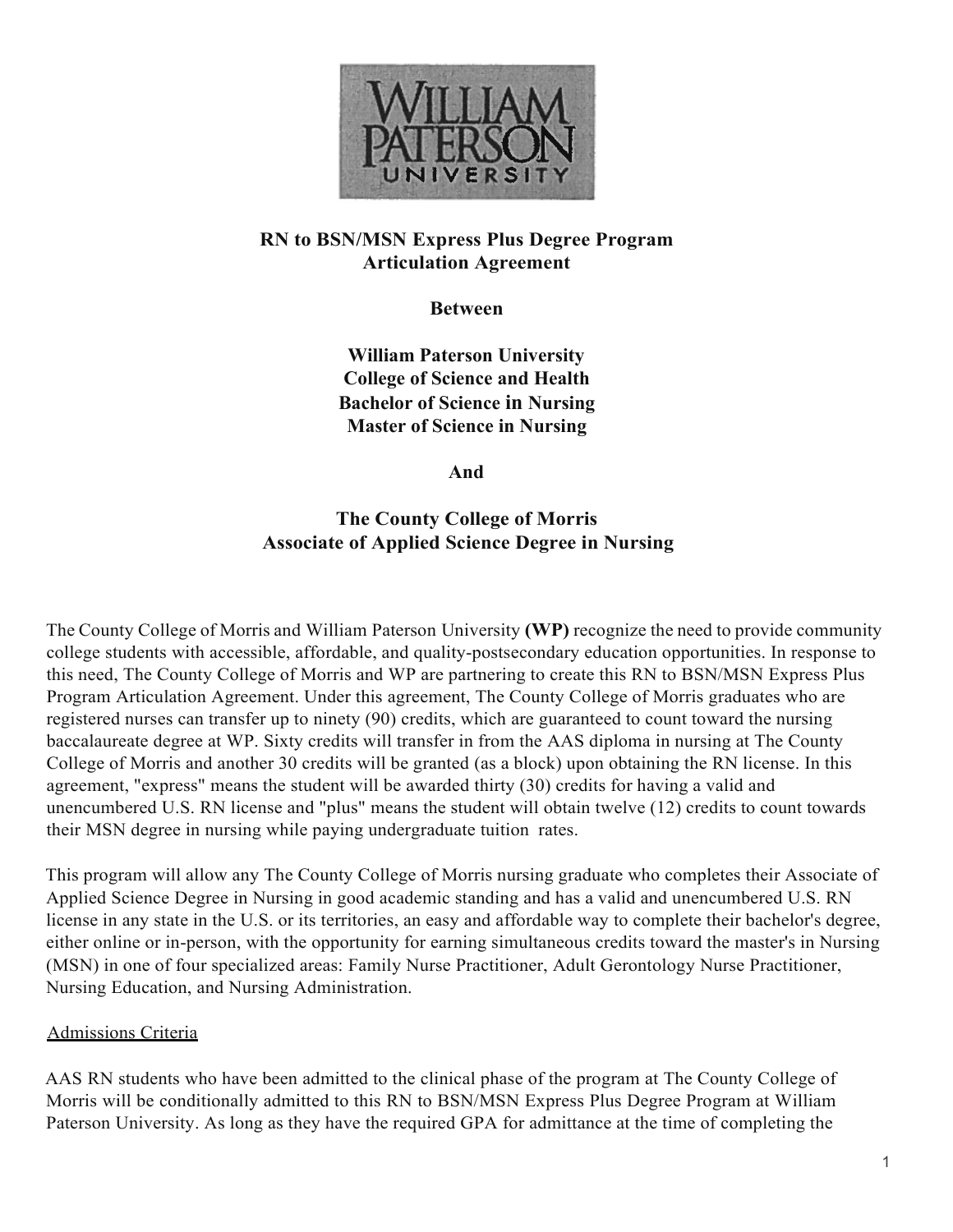associate's degree or diploma and an RN license, they will be accepted into the RN to BSN/MSN program. This opportunity offers students a clear academic pathway to the William Paterson University BS in Nursing, with "peace of mind" in knowing that all of their credits will transfer and that they will have a jump-start on their MSN.

To be eligible to transfer into the RN to BSN, students must have graduated from The County College of Morris with an associate's degree or diploma in nursing and have earned at least sixty (60) credits. Students will be required to complete the last thirty (30) credits for the BSN at WP, either online or in-person. An Elementary Statistics class is required prior to taking NUR 3500 (Nursing Research) at WP. Students may choose to complete this at The County College of Morris or at WP. If students choose to take an Elementary Statistics class at WP, these three (3) credits would be in addition to the thirty (30) WP credits required for the bachelor's degree in nursing. For students who choose to take an Elementary Statistics class at The County College of Morris, MAT 130 Probability & Statistics is equivalent to MATH 1300 Elementary Statistics at WP.

Students will follow all standard procedures for application, including requesting and submitting all official transcripts listing prior college credits earned from each institution they attended. WP requires all original transcripts to ensure that students obtain the maximum amount of transfer credit possible.

## Simultaneous Undergraduate/Graduate Credit

Significantly, while working on the BSN degree at William Paterson University, the student can simultaneously earn twelve (12) credits towards a William Paterson University Master of Science degree in Nursing (MSN) at the undergraduate tuition rate. These credits will count towards both a BSN and MSN. Students are encouraged to pursue the MSN at William Paterson University if they obtained a grade ofB or higher in the 12 graduate credits and achieved a GPA of 3.0 or higher.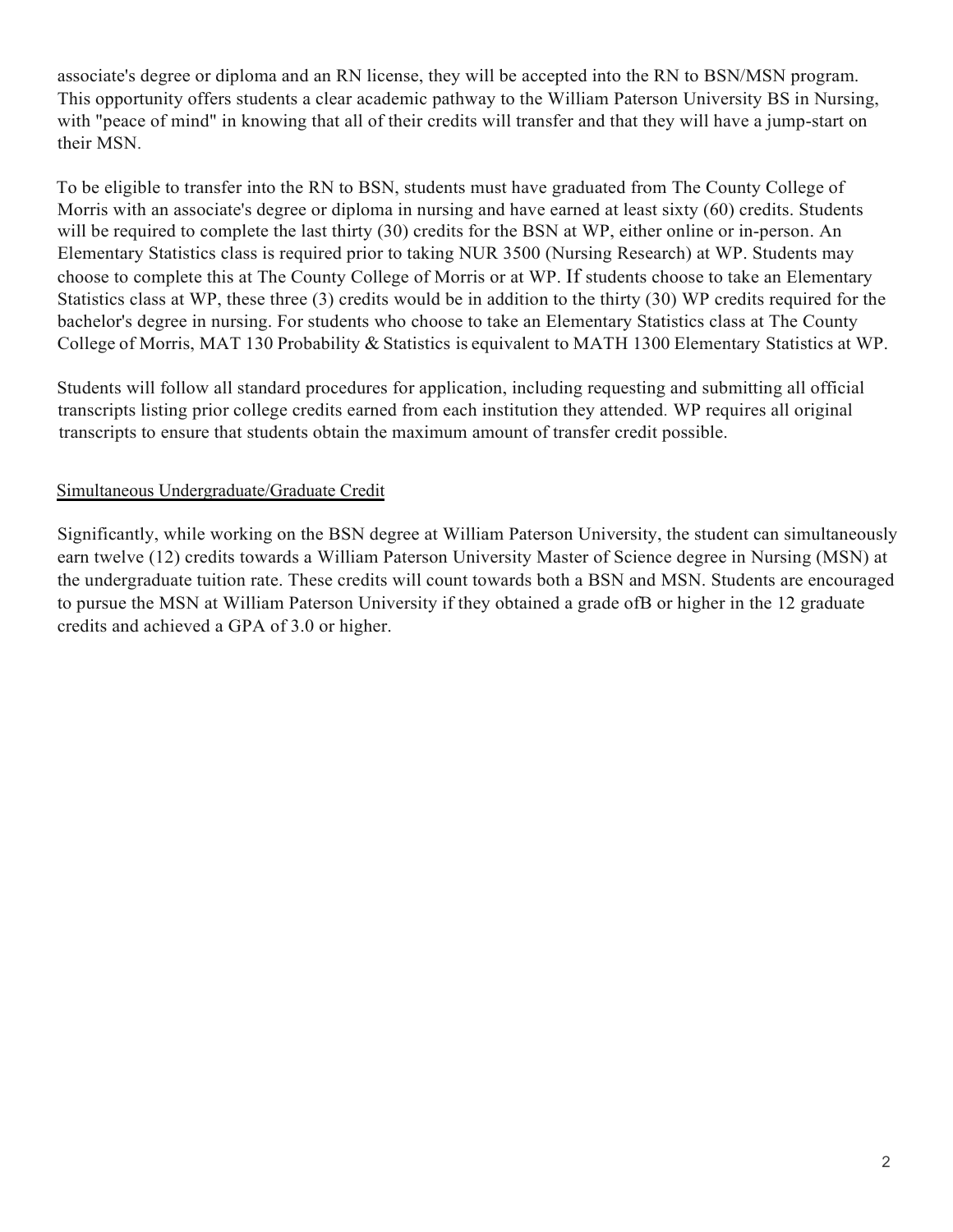# **Appendix A Associate of Applied Science Degree in Nursing at The County College of Morris**

### **And**

## **Bachelor of Science in Nursing at William Paterson University**

The RN-BSN student will complete a total of 30 credits including 12 graduate credits at WPU:

| Undergraduate Courses:                                                       |                       |
|------------------------------------------------------------------------------|-----------------------|
| NUR 3500 Nursing Research                                                    | (3 credits)           |
| NUR 4252 Dimensions of Public Health Post Licensure                          | $(3 \text{ credits})$ |
| NUR 4280 Healthcare Economics                                                | $(3 \text{ credits})$ |
| NUR 4305 Leadership & Professional Practice                                  | $(3 \text{ credits})$ |
| NUR 4307 Leadership Seminar                                                  | $(3 \text{ credits})$ |
| NUR 4361 Nursing Practice for RN-BSN                                         | $(3 \text{ credits})$ |
| Graduate Courses*:                                                           |                       |
| NUR 5461 Advanced Pathophysiology                                            | $(3 \text{ credits})$ |
| NUR 5701 Population Health & Legislation                                     | $(3 \text{ credits})$ |
| NUR 6001 Advanced Health Assessment of the Adult Client                      | $(3 \text{ credits})$ |
| NUR Elective: NUR 5081 Role of APN (3 credits) or NUR 6011 Adv. Pharmacology | (3 credits)           |

Elementary Statistics Requirement (can be taken at The County College of Morris or WP):

| <b>The County College of Morris</b> | <b>William Paterson University</b> |
|-------------------------------------|------------------------------------|
| MAT 130 Probability & Statistics    | MATH 1300 Elemen Statistics        |

\*For these courses to be credited in the MSN program at WP, the student must achieve a grade of Band higher. The student must also maintain a GPA to 3.0 to matriculate in the MSN program.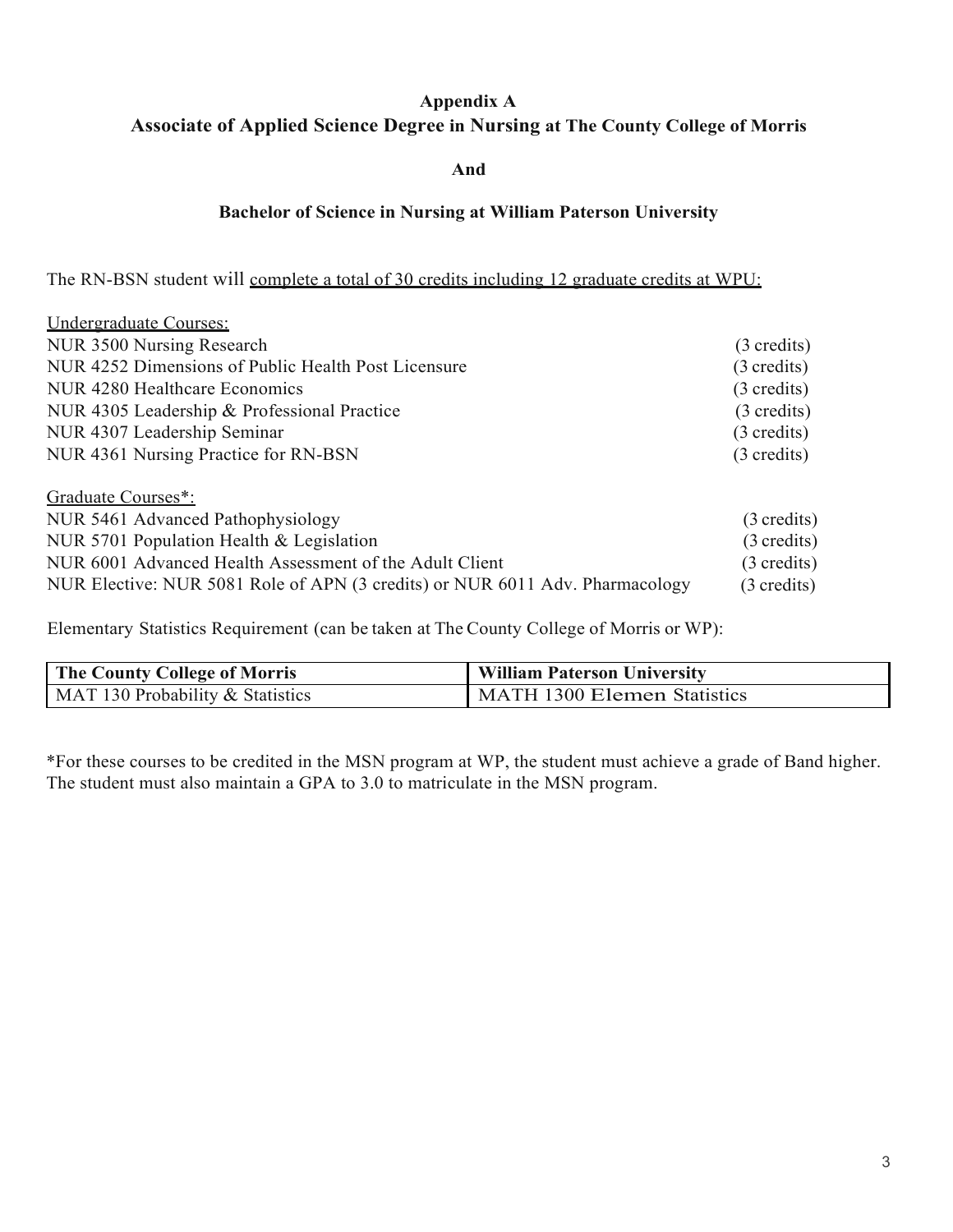## **AppendixB**

#### **Master of Science in Nursing- Family Nurse Practitioner at William Paterson University**

Core Courses: NUR 5001 Theoretical Foundations for Nursing NUR 5801 The Role of the Advanced Practice Nurse NUR 6021 Nursing Research Strategies: Translational Science NUR 5701 Population Health, Legislation, and Social Policy NUR 5461 Advanced Pathophysiology NUR 6001 Advanced Health Assessment of the Adult Client

NP Concentration Courses:

NUR 6011 Advanced Pharmacology NUR 6111 Advanced Nursing Practice I NUR 6121 Advanced Nursing Practice II NUR 6130 Advanced Practice III NUR 6210 Advanced Health Assessment for FNP NUR 6041 Advanced Nursing Practicum I NUR 7011 Advanced Nursing Practicum II NUR 7070 Advanced Nursing Practicum III

FNP Nursin g Role Practicum: NUR 7253 Advanced Nursing Role Practicum for FNP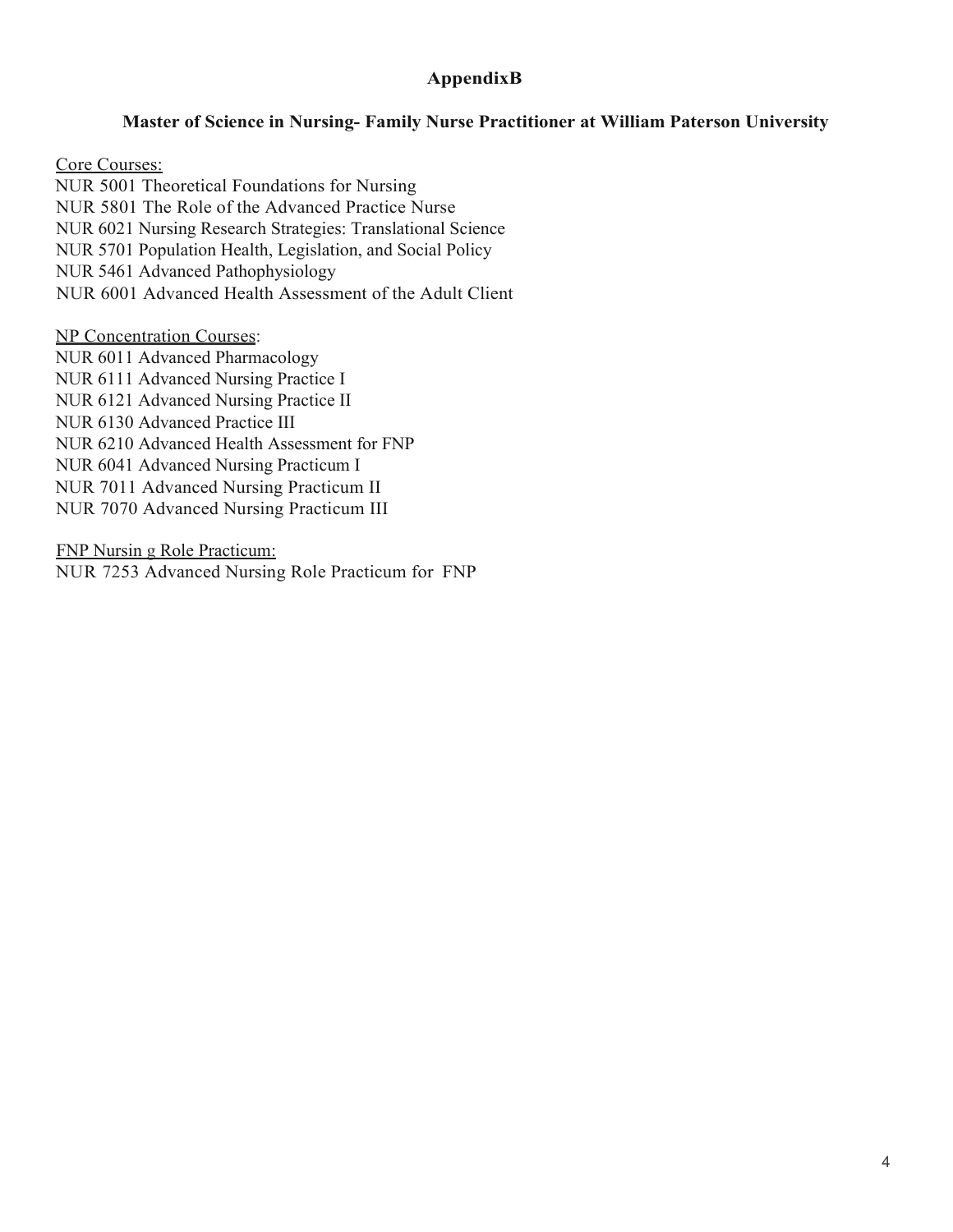## **Appendix C**

## **Master of Science in Nursing- Adult Gerontology Nurse Practitioner at William Paterson University**

Core Courses: NUR 5001 Theoretical Foundations for Nursing NUR 5081 The Role of the Advanced Practice Nurse NUR 6021 Nursing Research Strategies: Translational Science NUR 5701 Population Health, Legislation, and Social Policy NUR 5461 Advanced Pathophysiology NUR 600I Advanced Health Assessment of the Adult Client

#### NP Concentration Courses:

NUR 6011 Advanced Pharmacology NUR 6111 Advanced Nursing Practice I NUR 6121 Advanced Nursing Practice II NUR 6041 Advanced Nursing Practicum I NUR 7011 Advanced Nursing Practicum II

#### Adult Gerontology Nursing Role Practicum:

NUR 7252 Advanced Nursing Role Practicum for AGNP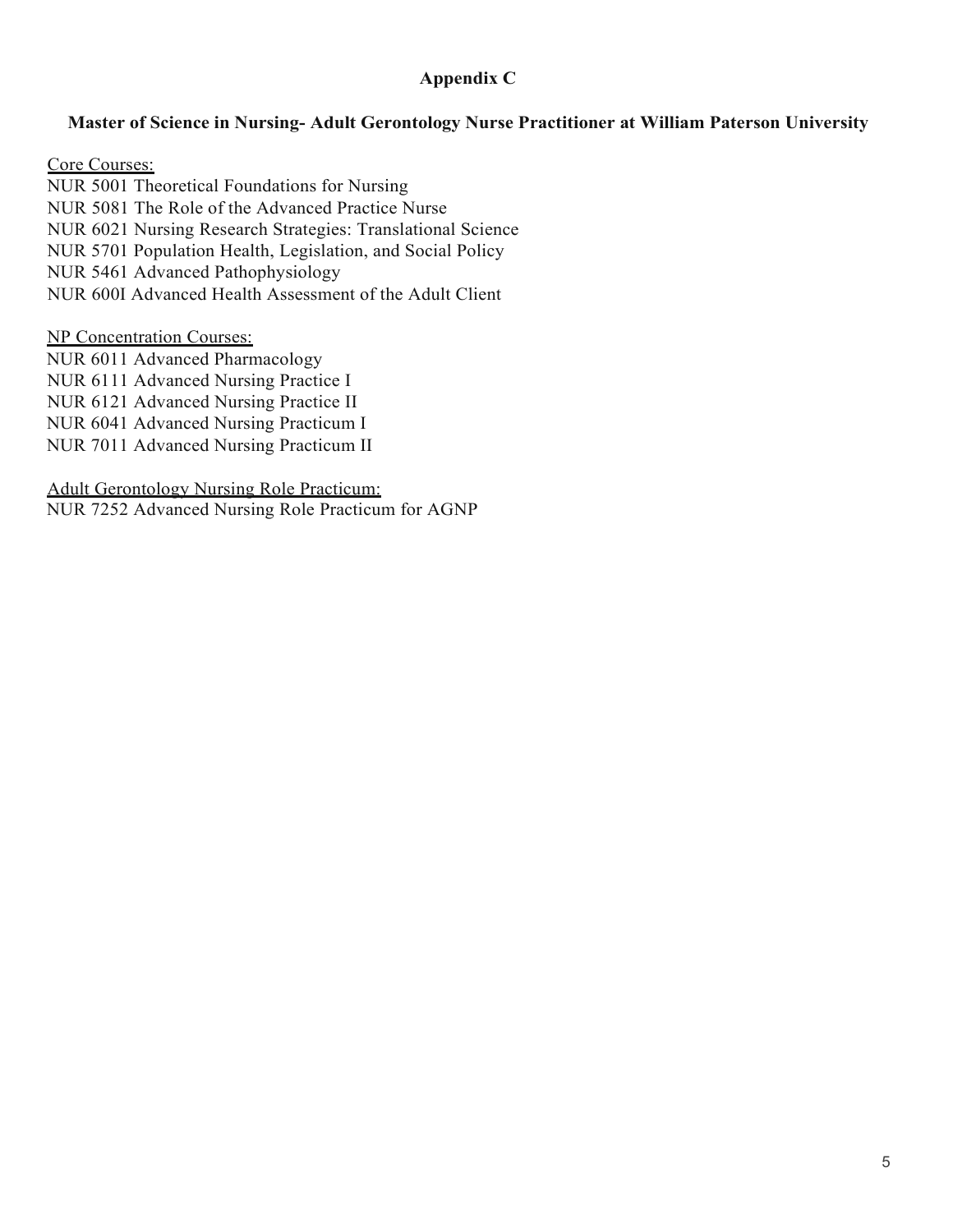## **Appendix D**

### **Master of Science in Nursing- Nursing Administration at William Paterson University**

Core Courses: NUR 5001 Theoretical Foundations for Nursing NUR 6021 Nursing Research Strategies: Translational Science NUR 5701 Population Health, Legislation, and Social Policy

Administration Concentration Courses:

NUR 6070 Principles of Nursing Administration NUR 6080 Financial Management of Community NUR 6062 Healthcare Data Analytics MKT 6085 Marketing for Decision-Making ACCT 6065 Financial Accounting for Decision-Makers ECON 6095 Economic Analysis for Decision-Makers MOT 6045 Foundations of Management MBA 6055 Statistics for Decision-Making FIN 6075 Finance for Decision-Makers

Administration Role Nursing Role Practicum: NUR 7255 Advanced Nursing Role Practicum for the Administrator